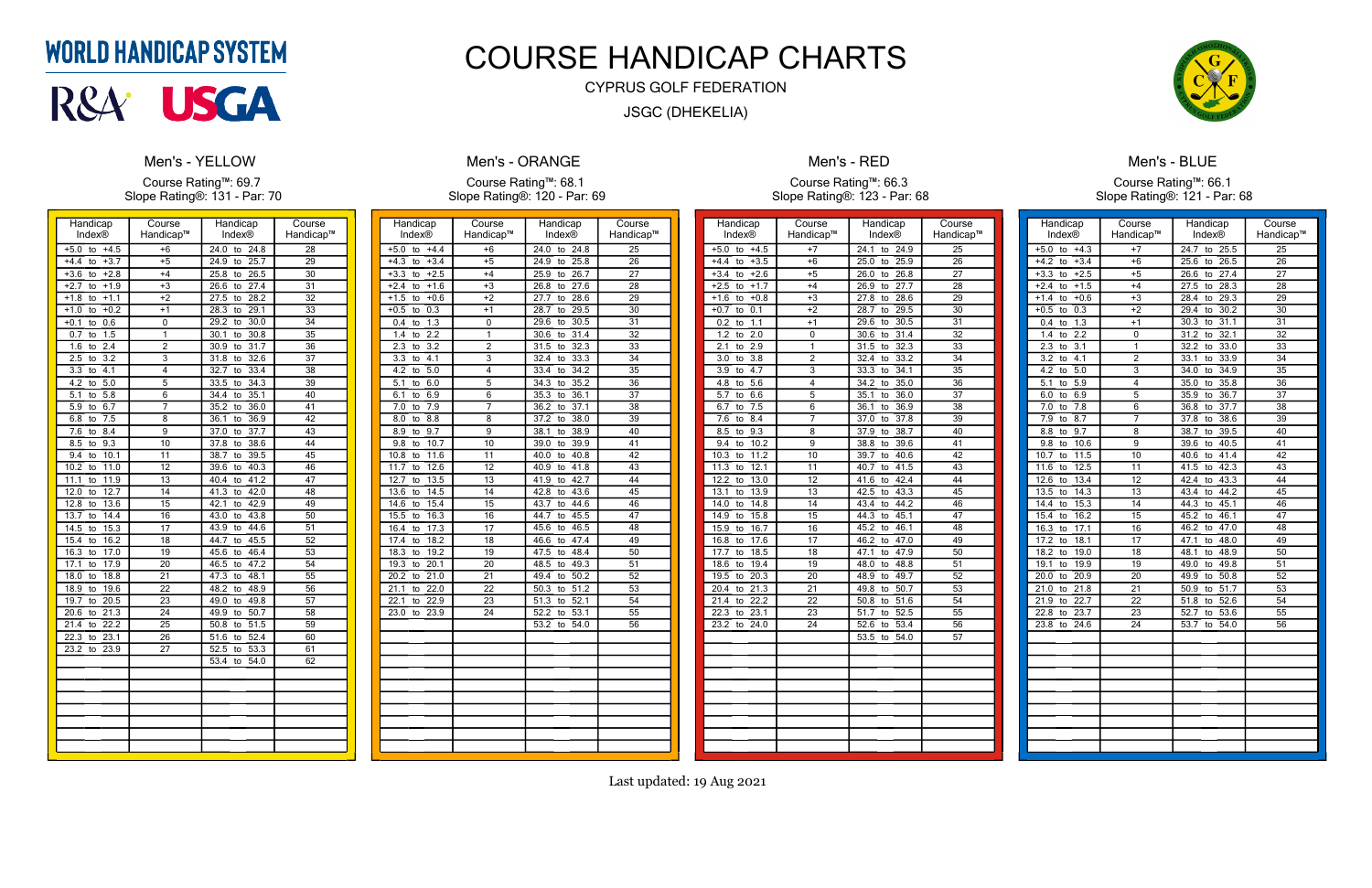| Handicap<br>Index®            | Course<br>Handicap™ | Handicap<br><b>Index®</b> | Course<br>Handicap™ |
|-------------------------------|---------------------|---------------------------|---------------------|
| $+2.5$<br>to<br>$+2.1$        | $+2$                | 12.5<br>13.2<br>to        | $\overline{17}$     |
| $+1.3$<br>$+2.0$<br>to        | $+1$                | 13.3<br>14.0<br>to        | $\overline{18}$     |
| $+1.2$<br>$+0.5$<br>to        | 0                   | 14.1<br>14.8<br>to        | 19                  |
| 0.3<br>$+0.4$<br>to           | ī                   | 15.6<br>14.9<br>to        | $\overline{20}$     |
| 0.4<br>1.1<br>to              | $\overline{2}$      | 15.7<br>16.4<br>to        | $\overline{21}$     |
| 1.2<br>1.9<br>to              | $\overline{3}$      | 16.5<br>17.2<br>to        | 22                  |
| 2.7<br>$\overline{2.0}$<br>to | $\overline{4}$      | 18.0<br>17.3<br>to        | $\overline{23}$     |
| 2.8<br>3.5<br>to              | 5                   | 18.8<br>18.1<br>to        | 24                  |
| 3.6<br>4.3<br>to              | 6                   | 18.9<br>19.6<br>to        | 25                  |
| 4.4<br>5.1<br>to              | 7                   | 19.7<br>20.5<br>to        | $\overline{26}$     |
| 5.2<br>5.9<br>to              | $\overline{8}$      | 20.6<br>21.3<br>to        | $\overline{27}$     |
| 6.7<br>6.0<br>to              | 9                   | 22.1<br>21.4<br>to        | 28                  |
| 7.5<br>6.8<br>to              | 10                  | 22.2<br>22.9<br>to        | 29                  |
| $\overline{7.6}$<br>8.3<br>to | 11                  | 23.7<br>23.0<br>to        | $\overline{30}$     |
| 8.4<br>9.2<br>to              | 12                  | 23.8<br>24.5<br>to        | 31                  |
| 9.3<br>10.0<br>to             | $\overline{13}$     | 24.6<br>25.3<br>to        | $\overline{32}$     |
| 10.1<br>10.8<br>to            | 14                  | 25.4<br>26.1<br>to        | 33                  |
| 11.6<br>10.9<br>to            | $\overline{15}$     | 26.2<br>26.9<br>to        | $\overline{34}$     |
| 12.4<br>11.7<br>to            | 16                  | 27.0<br>27.0<br>to        | $\overline{35}$     |
|                               |                     |                           |                     |
|                               |                     |                           |                     |
|                               |                     |                           |                     |
|                               |                     |                           |                     |
|                               |                     |                           |                     |
|                               |                     |                           |                     |
|                               |                     |                           |                     |
|                               |                     |                           |                     |
|                               |                     |                           |                     |
|                               |                     |                           |                     |
|                               |                     |                           |                     |
|                               |                     |                           |                     |
|                               |                     |                           |                     |
|                               |                     |                           |                     |
|                               |                     |                           |                     |
|                               |                     |                           |                     |
|                               |                     |                           |                     |
|                               |                     |                           |                     |
|                               |                     |                           |                     |
|                               |                     |                           |                     |
|                               |                     |                           |                     |
|                               |                     |                           |                     |
|                               |                     |                           |                     |

Men's - Yellow F9-outside

Course Rating™: 36.1 Slope Rating®: 140 - Par: 35

## **WORLD HANDICAP SYSTEM**



# COURSE HANDICAP CHARTS

CYPRUS GOLF FEDERATION

JSGC (DHEKELIA)

Last updated: 19 Aug 2021